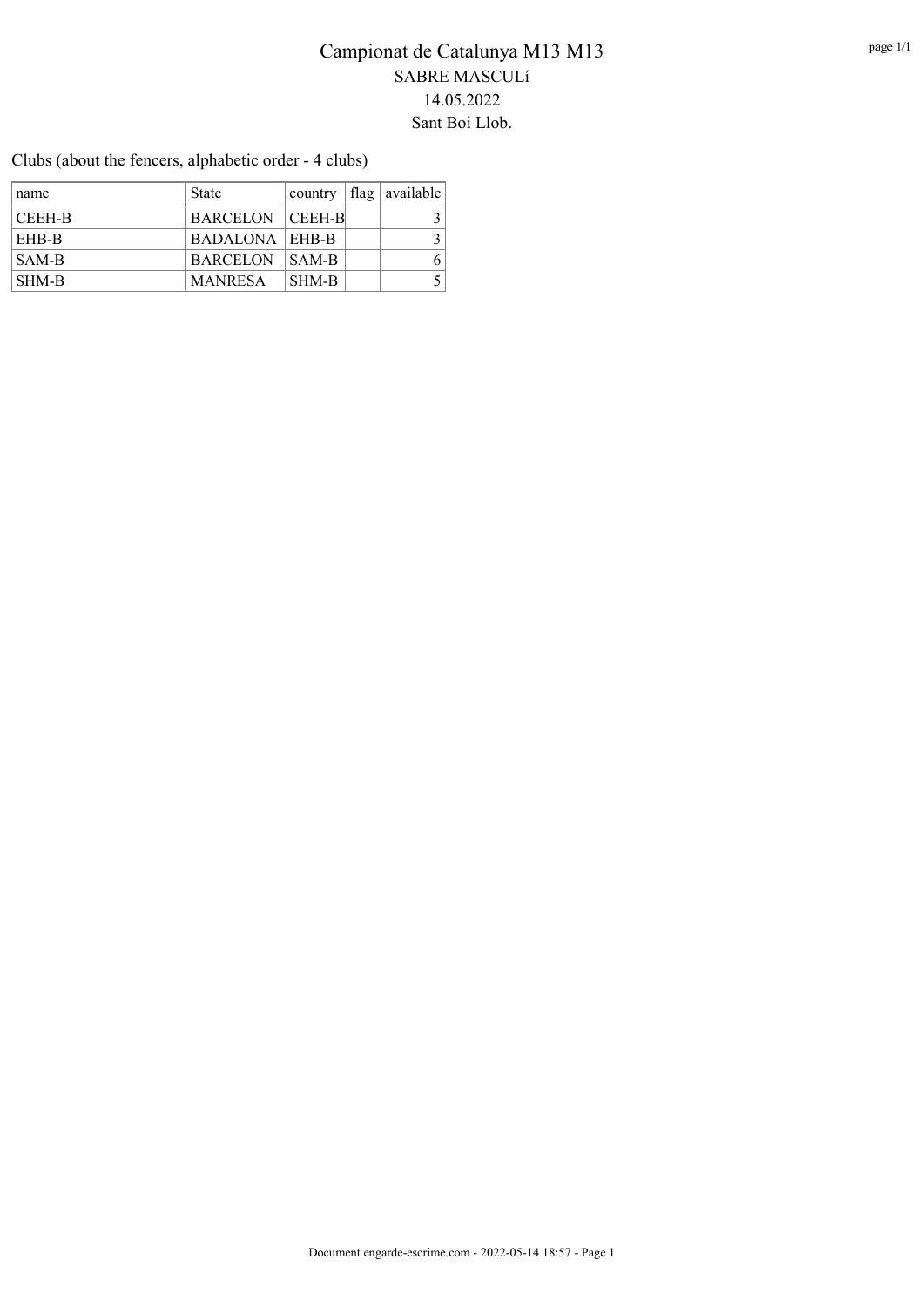Fencers (present, ordered by fencer number - 17 fencers)

| ran            |                 | number name and first name      | club  | flag |
|----------------|-----------------|---------------------------------|-------|------|
| 1              | 1 <sup>1</sup>  | ROMÁN BLANQUE Alejandro         | SHM-B |      |
| $\overline{2}$ |                 | $2 G\acute{o}MEZ$ NAVARRO Angel | EHB-B |      |
| 3              |                 | 3 VICENTE ROVIRA Biel           | SAM-B |      |
| 4              | 4               | SANAHUJA DE LA TORRE Mariona    | SHM-B |      |
| 5              |                 | 5 ALCALDE CORONADO Miquel       | SAM-B |      |
| 6              |                 | 6 BARBERAN MORENO Nico          | EHB-B |      |
| 7              |                 | 7 RAMON BAUTISTA Lucas          | SAM-B |      |
| 8              |                 | 8 SAS VALERO Aleix              | SHM-B |      |
| 9              |                 | 9 LLISTOSELLA ELKINA Sergi      | CEEH- |      |
| 10             | 10 <sup>1</sup> | <b>SANCHEZ CASALS Janot</b>     | CEEH- |      |
| 11             |                 | 13 REY GALLI Paloma             | CEEH- |      |
| 12             |                 | 14 PRAT MALET Èlia              | SHM-B |      |
| 13             |                 | 17 LLUÍS BONET Adrià            | EHB-B |      |
| 14             |                 | 22 CEPERO GARCIA Jacobo         | SAM-B |      |
| 15             |                 | 24 DUBLANCHE Paul               | SAM-B |      |
| 16             |                 | 9999 ENTRERRÍOS FOJACO Iyán     | SAM-B |      |
| 16             |                 | 9999 SIVILL PLA Aran            | SHM-B |      |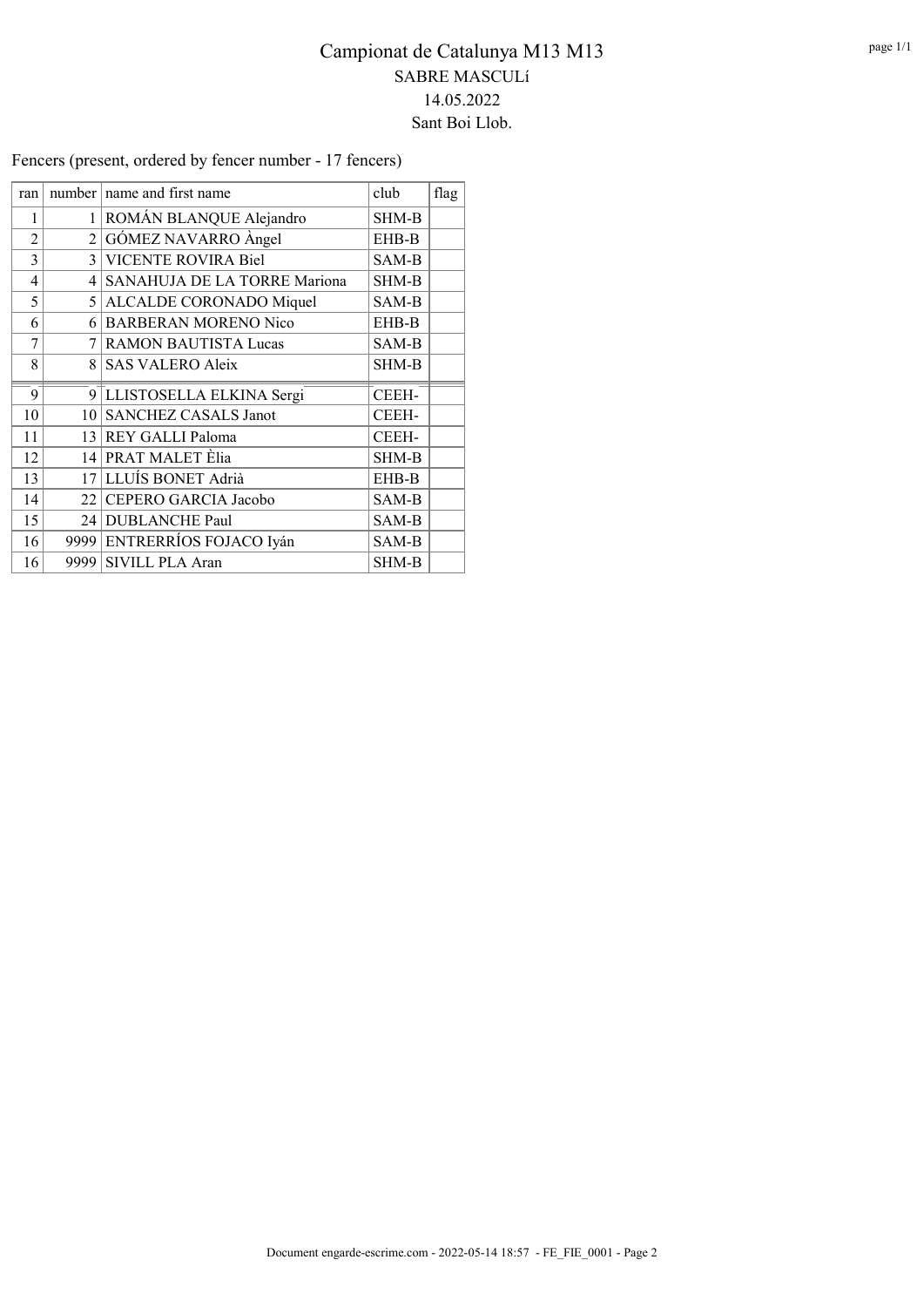Overall number of participants: 17 Number of participants among the 32 first fencers of the FIE ranking: 15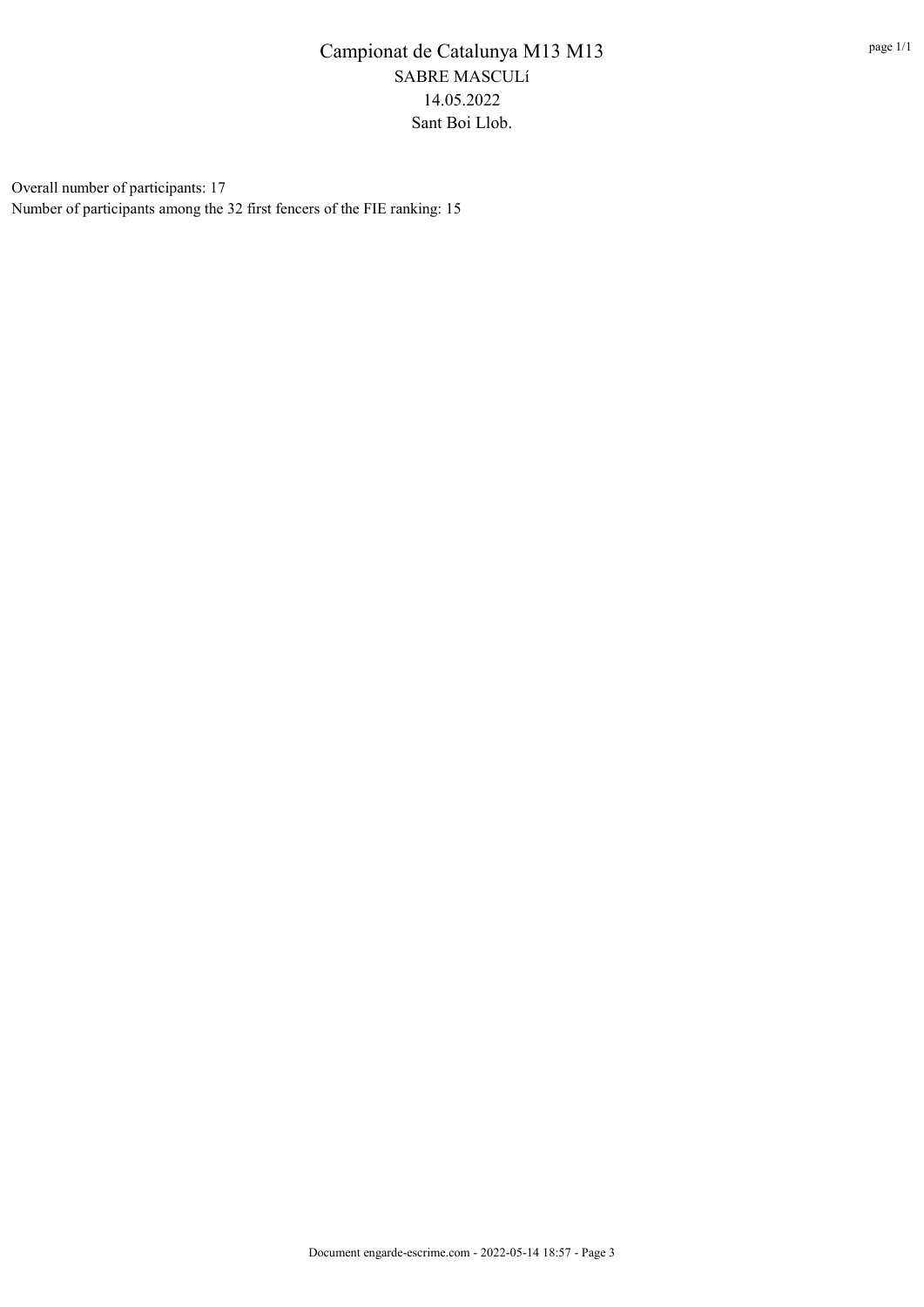#### Formula of the competition

17 fencers

1 poules: round

17 fencers 3 poules (2 poules of 6, 1 poule of 5) Separation by : clubs 17 qualifiers

\_\_\_\_\_\_\_\_\_\_\_\_\_\_\_\_\_\_\_\_\_\_\_\_\_\_\_\_\_\_\_\_\_

Direct elimination : 17 fencers

Direct tableau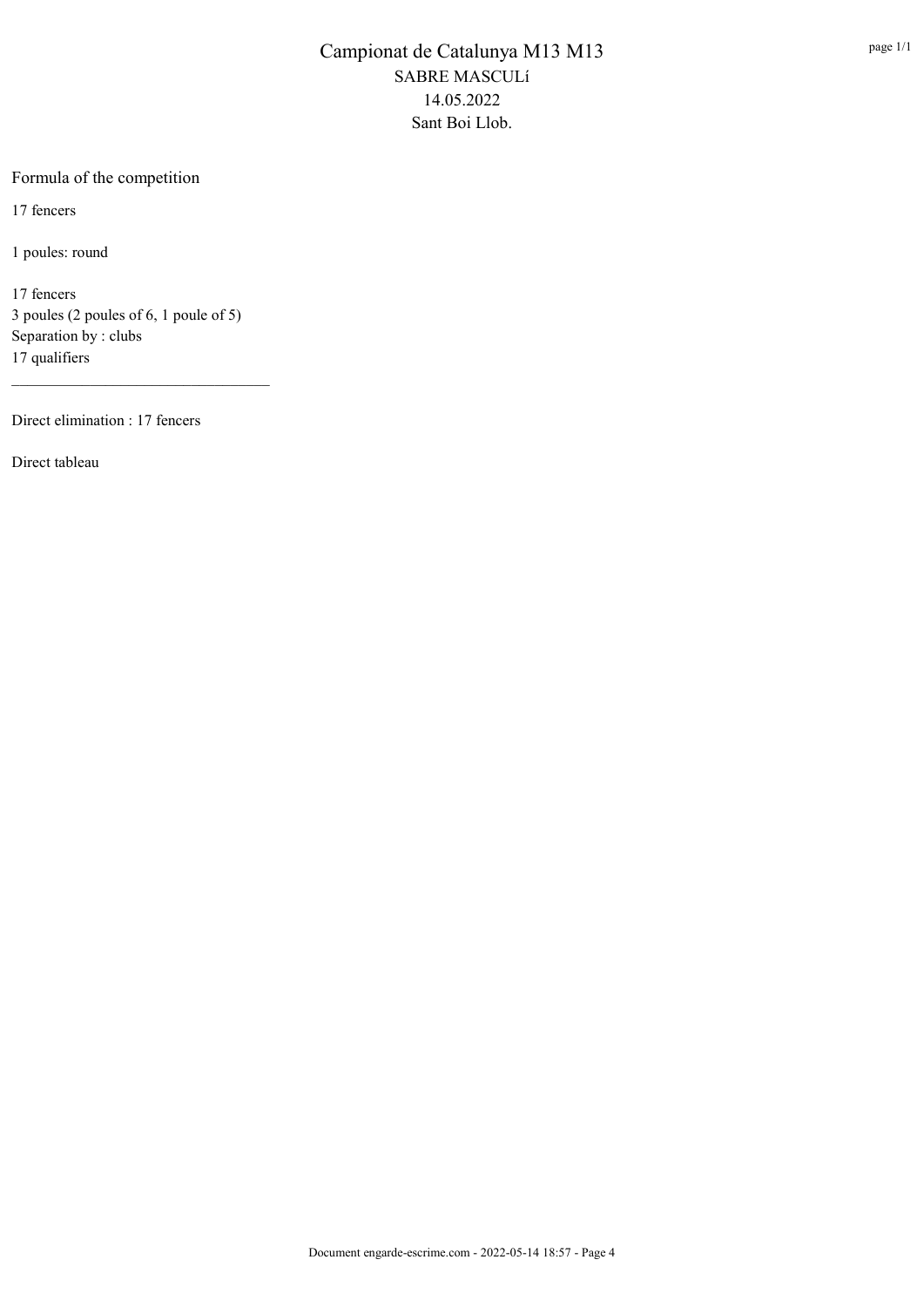V/M ind. HS rank

Poules, round No 1

Poule No 1 16:20 Piste 4 Referee: VALL Mallol SHM-B

|                             |              | V/M   |       | ind. HS rank |                |
|-----------------------------|--------------|-------|-------|--------------|----------------|
| <b>RAMON BAUTISTA Lucas</b> | SAM-B        | 0.500 | $-1$  | 12           | $\mathcal{E}$  |
| CEPERO GARCIA Jacobo        | SAM-B        | 0.000 | $-12$ | 8            | -5             |
| ROMÁN BLANQUE Alejandro     | <b>SHM-B</b> | 1.000 | 17    | 20           |                |
| REY GALLI Paloma            | CEEH-        | 0.250 | -9    | 9            | $\overline{4}$ |
| <b>BARBERAN MORENO Nico</b> | EHB-B        | 0.750 |       |              |                |
|                             |              |       |       |              |                |
| Poule No 2 $16:20$ Piste 5  |              |       |       |              |                |

Referee: LLOBET Marc EHB-B

| ALCALDE CORONADO Miquel     | SAM-B | 0.600<br>4                              |
|-----------------------------|-------|-----------------------------------------|
| <b>DUBLANCHE Paul</b>       | SAM-B | 0.400<br>$-4$<br>$\overline{4}$         |
| <b>SAS VALERO Aleix</b>     | SHM-B | $0.000 -15$<br>- 6<br>10                |
| SIVILL PLA Aran             | SHM-B | $0.200 - 11$<br>13<br>- 5               |
| <b>SANCHEZ CASALS Janot</b> | CEEH- | 0.800<br>◠<br>$\overline{2}$<br>23<br>9 |
| GÓMEZ NAVARRO Àngel         | EHB-B | 000.1<br>14<br>25                       |
|                             |       |                                         |

Poule No 3 16:20 Piste 7 Referee: URGELLES Mateo SAM-B

|                              |       |                | $V/M$ ind. HS rank         |      |    |                |
|------------------------------|-------|----------------|----------------------------|------|----|----------------|
| SANAHUJA DE LA TORRE Mariona | SHM-B |                | 0.600                      |      | 22 | $\overline{2}$ |
| PRAT MALET Èlia              | SHM-B |                | $0.400 -5 14$              |      |    | $\overline{5}$ |
| VICENTE ROVIRA Biel          | SAM-B |                | 1.000                      | 16   | 25 | $\blacksquare$ |
| ENTRERRÍOS FOJACO Iyán       | SAM-B | 4 <sup>1</sup> | $0.000 -17$                |      |    | - 6            |
| LLUÍS BONET Adrià            | EHB-B | 4<br>$\theta$  | 0.400                      | $-4$ | 16 | $\overline{4}$ |
| LLISTOSELLA ELKINA Sergi     | CEEH- | 4              | $0.600 \qquad 3 \qquad 21$ |      |    | $\mathcal{E}$  |
|                              |       |                |                            |      |    |                |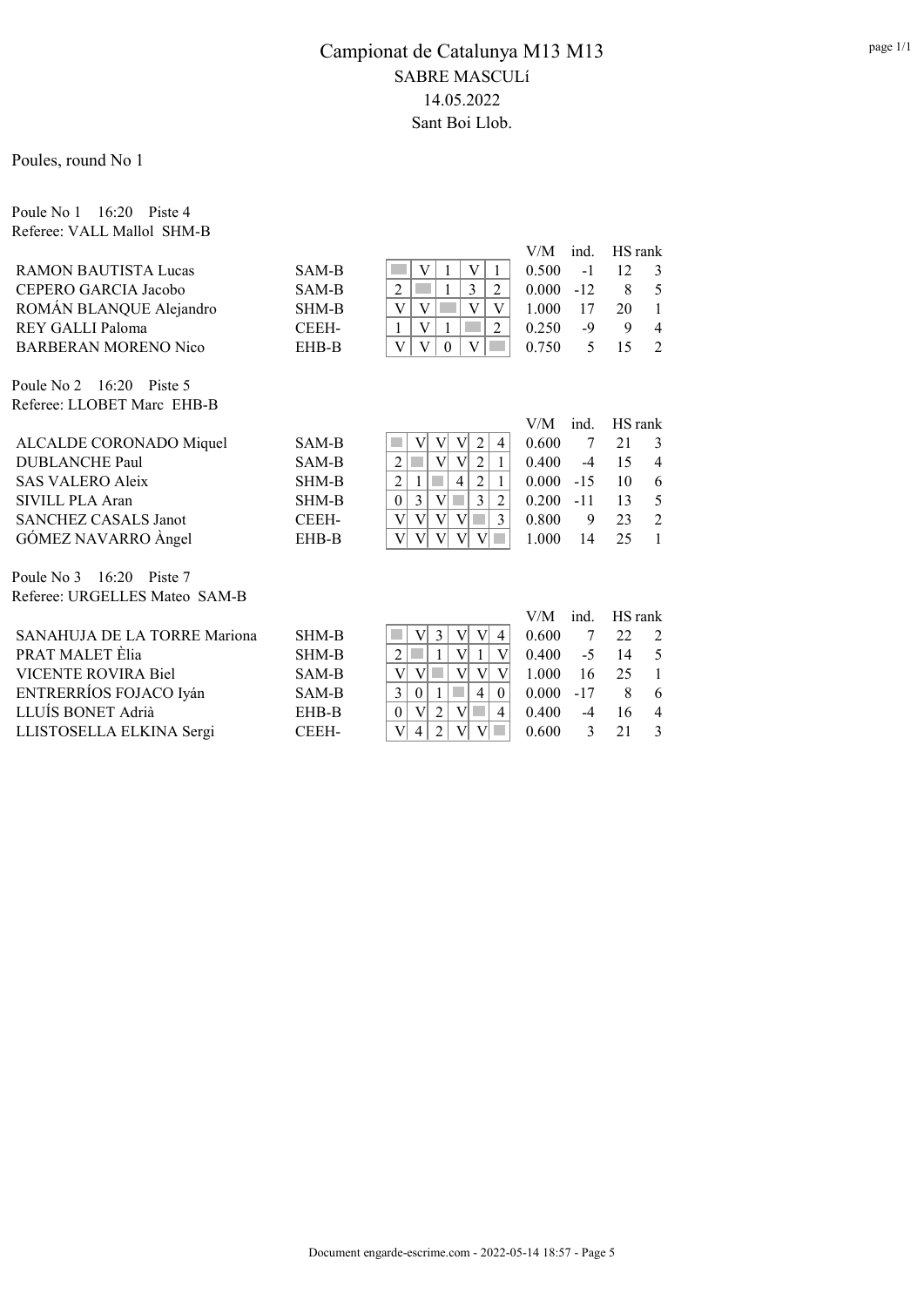| ran             | name and first name           | flag | club         | V/M   | ind.  | HS              | group     |
|-----------------|-------------------------------|------|--------------|-------|-------|-----------------|-----------|
|                 | ROMÁN BLANQUE Alejandro       |      | SHM-B        | 1.000 | 17    | 20              | qualifier |
| $\mathfrak{D}$  | <b>VICENTE ROVIRA Biel</b>    |      | SAM-B        | 1.000 | 16    | 25              | qualifier |
| 3               | GÓMEZ NAVARRO Àngel           |      | EHB-B        | 1.000 | 14    | 25              | qualifier |
| 4               | <b>SANCHEZ CASALS Janot</b>   |      | <b>CEEH-</b> | 0.800 | 9     | 23              | qualifier |
| 5.              | <b>BARBERAN MORENO Nico</b>   |      | EHB-B        | 0.750 | 5     | 15              | qualifier |
| 6               | SANAHUJA DE LA TORRE Mariona  |      | SHM-B        | 0.600 | 7     | 22              | qualifier |
|                 | ALCALDE CORONADO Miquel       |      | SAM-B        | 0.600 | 7     | 21              | qualifier |
| 8               | LLISTOSELLA ELKINA Sergi      |      | <b>CEEH-</b> | 0.600 | 3     | 21              | qualifier |
| 9               | <b>RAMON BAUTISTA Lucas</b>   |      | SAM-B        | 0.500 | $-1$  | 12              | qualifier |
| 10 <sup>1</sup> | LLUÍS BONET Adrià             |      | EHB-B        | 0.400 | -4    | 16              | qualifier |
| 11              | <b>DUBLANCHE Paul</b>         |      | SAM-B        | 0.400 | $-4$  | 15 <sup>1</sup> | qualifier |
| 12              | PRAT MALET Elia               |      | SHM-B        | 0.400 | $-5$  | 14 <sup>1</sup> | qualifier |
| 13              | REY GALLI Paloma              |      | <b>CEEH-</b> | 0.250 | $-9$  | 9               | qualifier |
| 14              | SIVILL PLA Aran               |      | SHM-B        | 0.200 | $-11$ | 13              | qualifier |
| 15              | CEPERO GARCIA Jacobo          |      | SAM-B        | 0.000 | $-12$ | 8               | qualifier |
| 16              | <b>SAS VALERO Aleix</b>       |      | SHM-B        | 0.000 | $-15$ | 10 <sup>1</sup> | qualifier |
| 17              | <b>ENTRERRÍOS FOJACO Iyán</b> |      | SAM-B        | 0.000 | $-17$ | 8               | qualifier |

Ranking of poules, round No 1 (ordered by ranking - 17 fencers)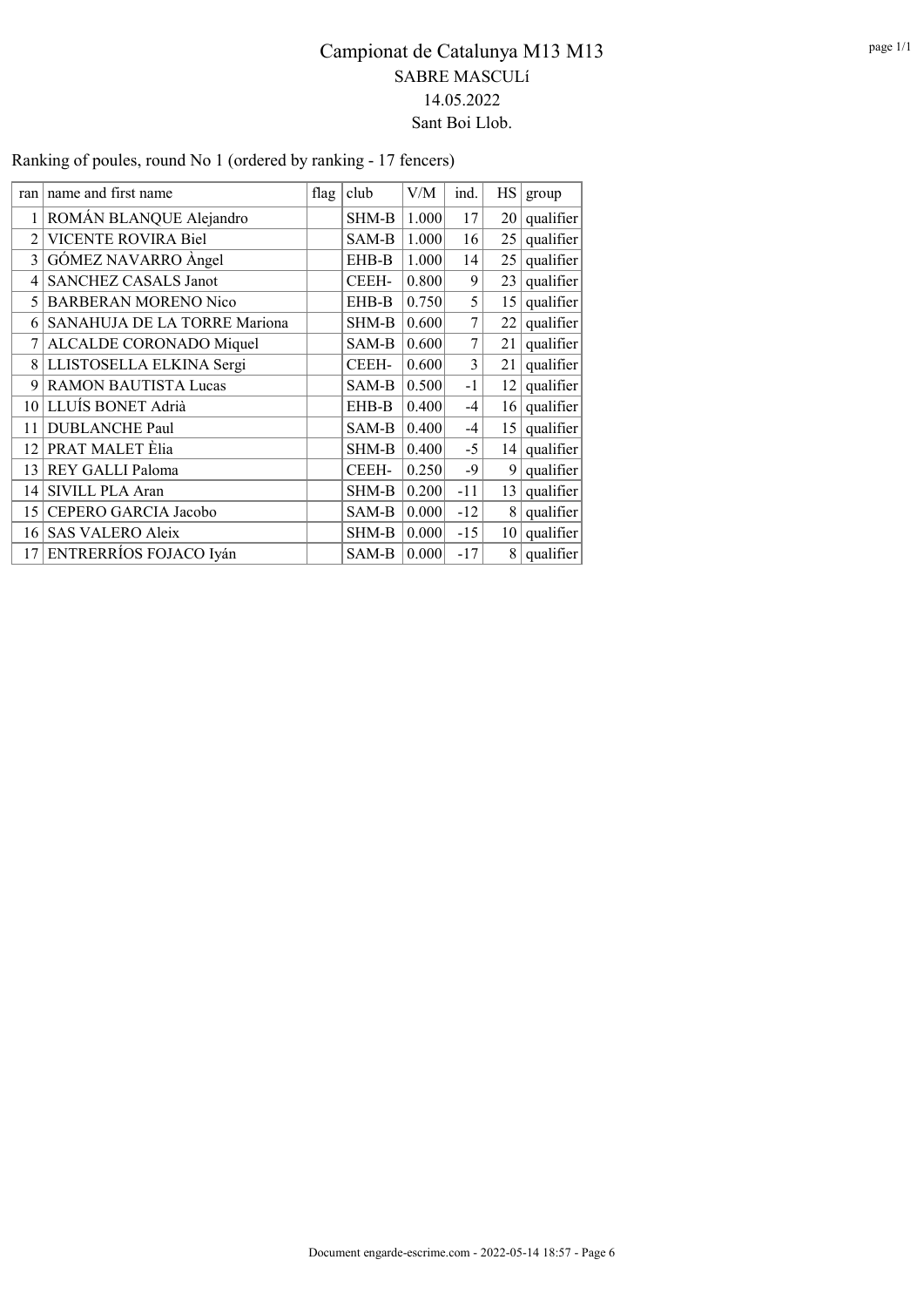| ran            | name and first name          | flag | club  | V/M   | ind.  | HS              | group     |
|----------------|------------------------------|------|-------|-------|-------|-----------------|-----------|
|                | ROMÁN BLANQUE Alejandro      |      | SHM-B | 1.000 | 17    | 20 <sub>1</sub> | qualifier |
| $\mathfrak{D}$ | VICENTE ROVIRA Biel          |      | SAM-B | 1.000 | 16    | 25              | qualifier |
| 3              | GÓMEZ NAVARRO Àngel          |      | EHB-B | 1.000 | 14    | 25              | qualifier |
| 4              | <b>SANCHEZ CASALS Janot</b>  |      | CEEH- | 0.800 | 9     | 23              | qualifier |
| 5              | <b>BARBERAN MORENO Nico</b>  |      | EHB-B | 0.750 | 5     | 15 <sup>1</sup> | qualifier |
| 6              | SANAHUJA DE LA TORRE Mariona |      | SHM-B | 0.600 | 7     | 22              | qualifier |
| 7              | ALCALDE CORONADO Miquel      |      | SAM-B | 0.600 | 7     | 21              | qualifier |
|                | 8 LLISTOSELLA ELKINA Sergi   |      | CEEH- | 0.600 | 3     | 21              | qualifier |
| 9              | <b>RAMON BAUTISTA Lucas</b>  |      | SAM-B | 0.500 | $-1$  | 12 <sub>1</sub> | qualifier |
| 10             | LLUÍS BONET Adrià            |      | EHB-B | 0.400 | $-4$  | 16 <sup>1</sup> | qualifier |
| 11             | <b>DUBLANCHE Paul</b>        |      | SAM-B | 0.400 | $-4$  | 15 <sup>1</sup> | qualifier |
| 12             | PRAT MALET Elia              |      | SHM-B | 0.400 | $-5$  | 14              | qualifier |
| 13             | REY GALLI Paloma             |      | CEEH- | 0.250 | -9    | 9 <sup>1</sup>  | qualifier |
| 14             | SIVILL PLA Aran              |      | SHM-B | 0.200 | $-11$ | 13 <sup>1</sup> | qualifier |
| 15             | CEPERO GARCIA Jacobo         |      | SAM-B | 0.000 | $-12$ | 8               | qualifier |
| 16             | <b>SAS VALERO Aleix</b>      |      | SHM-B | 0.000 | $-15$ | 10 <sup>1</sup> | qualifier |
| 17             | ENTRERRÍOS FOJACO Iyán       |      | SAM-B | 0.000 | $-17$ | 8               | qualifier |

Ranking at the end of the poules (ordered by ranking - 17 fencers)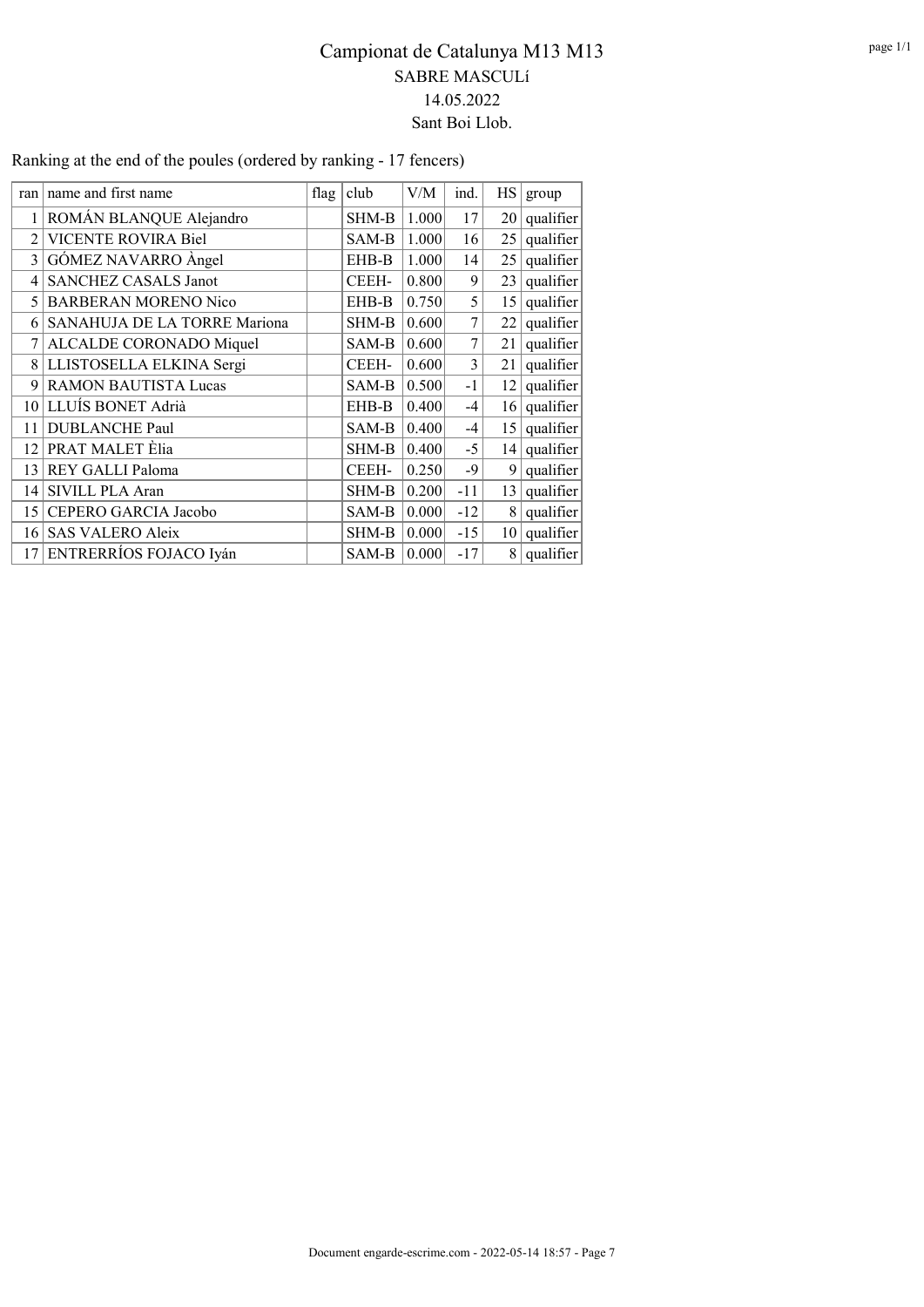#### Campionat de Catalunya M13 M13 SABRE MASCULí 14.05.2022

Sant Boi Llob.

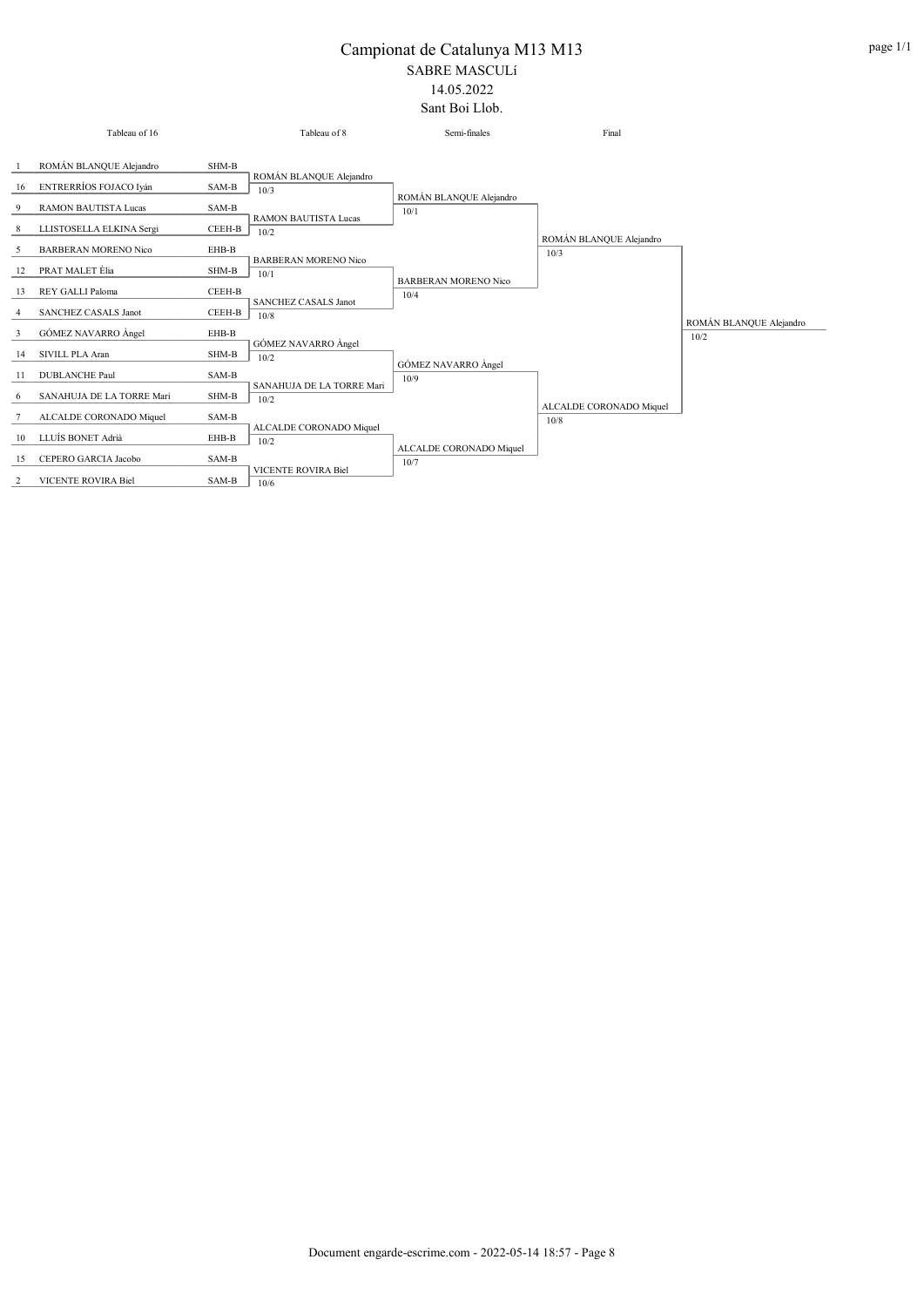|    | Tableau of 8                                           |                | Semi-finales                        | Final                           |                         |
|----|--------------------------------------------------------|----------------|-------------------------------------|---------------------------------|-------------------------|
| 8  | ROMÁN BLANQUE Alejandro<br><b>RAMON BAUTISTA Lucas</b> | SHM-B<br>SAM-B | ROMÁN BLANQUE Alejandro             |                                 |                         |
| 5. | <b>BARBERAN MORENO Nico</b>                            | EHB-B          | 10/1                                | ROMÁN BLANQUE Alejandro<br>10/3 |                         |
| 4  | <b>SANCHEZ CASALS Janot</b>                            | CEEH-B         | <b>BARBERAN MORENO Nico</b><br>10/4 |                                 | ROMÁN BLANQUE Alejandro |
| 3  | GÓMEZ NAVARRO Àngel                                    | EHB-B          |                                     |                                 | 10/2                    |
| 6  | SANAHUJA DE LA TORRE Marion                            | SHM-B          | GÓMEZ NAVARRO Àngel<br>10/9         |                                 |                         |
|    | ALCALDE CORONADO Miquel                                | SAM-B          |                                     | ALCALDE CORONADO Miquel<br>10/8 |                         |
| 2  | VICENTE ROVIRA Biel                                    | SAM-B          | ALCALDE CORONADO Miquel<br>10/7     |                                 |                         |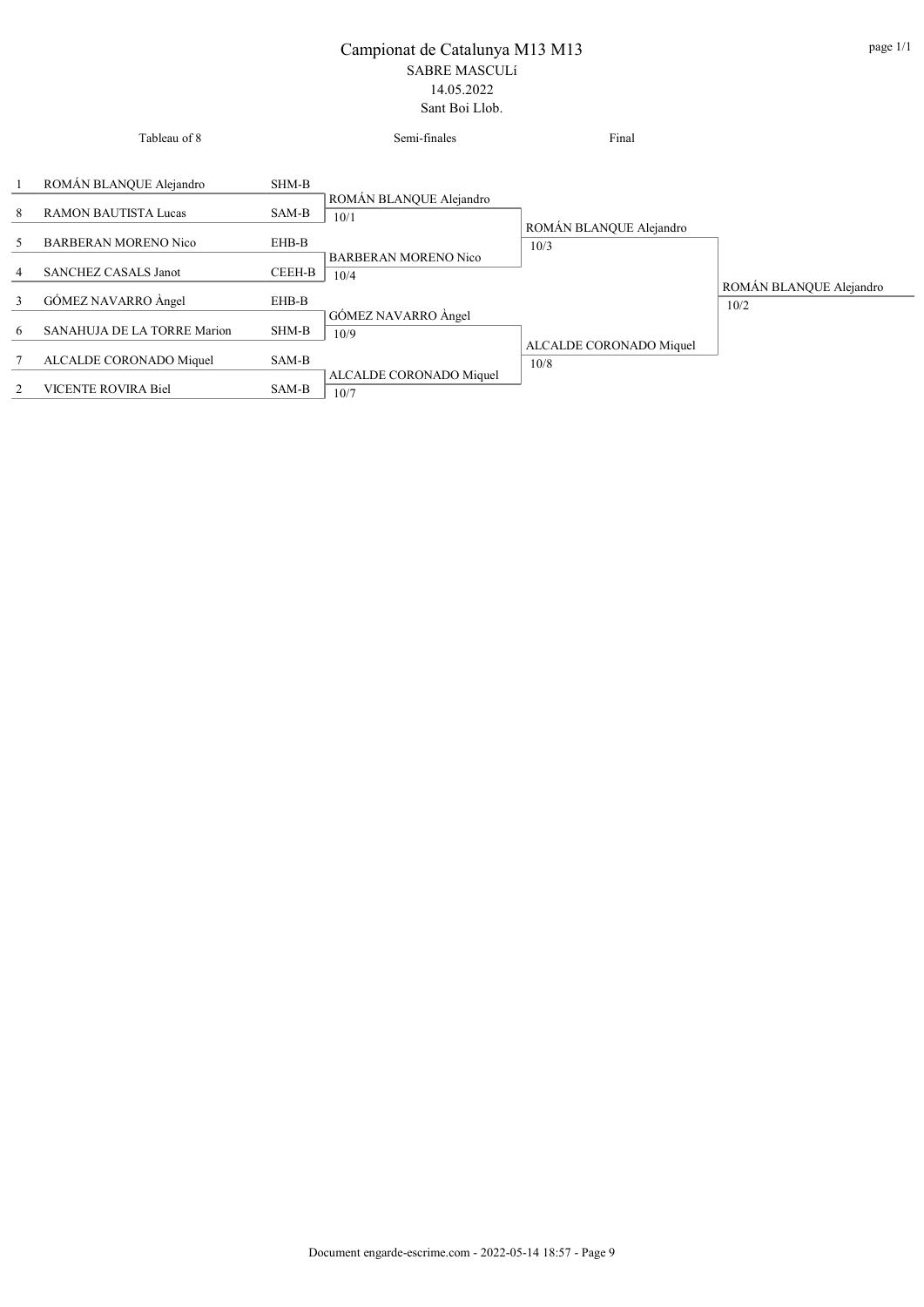Overall ranking (ordered by ranking - 17 fencers)

| ran             | name and first name          | flag | club         | status |
|-----------------|------------------------------|------|--------------|--------|
|                 | 1 ROMÁN BLANQUE Alejandro    |      | <b>SHM-B</b> |        |
| 2 <sup>1</sup>  | ALCALDE CORONADO Miquel      |      | SAM-B        |        |
| $\mathcal{E}$   | <b>BARBERAN MORENO Nico</b>  |      | EHB-B        |        |
| $\frac{3}{ }$   | GÓMEZ NAVARRO Àngel          |      | EHB-B        |        |
| $\mathfrak{H}$  | <b>VICENTE ROVIRA Biel</b>   |      | SAM-B        |        |
| 6               | <b>SANCHEZ CASALS Janot</b>  |      | CEEH-        |        |
| 7               | SANAHUJA DE LA TORRE Mariona |      | SHM-B        |        |
| 8 <sup>1</sup>  | <b>RAMON BAUTISTA Lucas</b>  |      | SAM-B        |        |
|                 | 9 LLISTOSELLA ELKINA Sergi   |      | CEEH-        |        |
|                 | 10 LLUÍS BONET Adrià         |      | EHB-B        |        |
|                 | 11 DUBLANCHE Paul            |      | SAM-B        |        |
|                 | 12 PRAT MALET Èlia           |      | SHM-B        |        |
|                 | 13 REY GALLI Paloma          |      | CEEH-        |        |
| 4               | SIVILL PLA Aran              |      | <b>SHM-B</b> |        |
|                 | 15 CEPERO GARCIA Jacobo      |      | SAM-B        |        |
|                 | 16 ENTRERRÍOS FOJACO Iyán    |      | SAM-B        |        |
| 17 <sup>1</sup> | <b>SAS VALERO Aleix</b>      |      | SHM-B        |        |